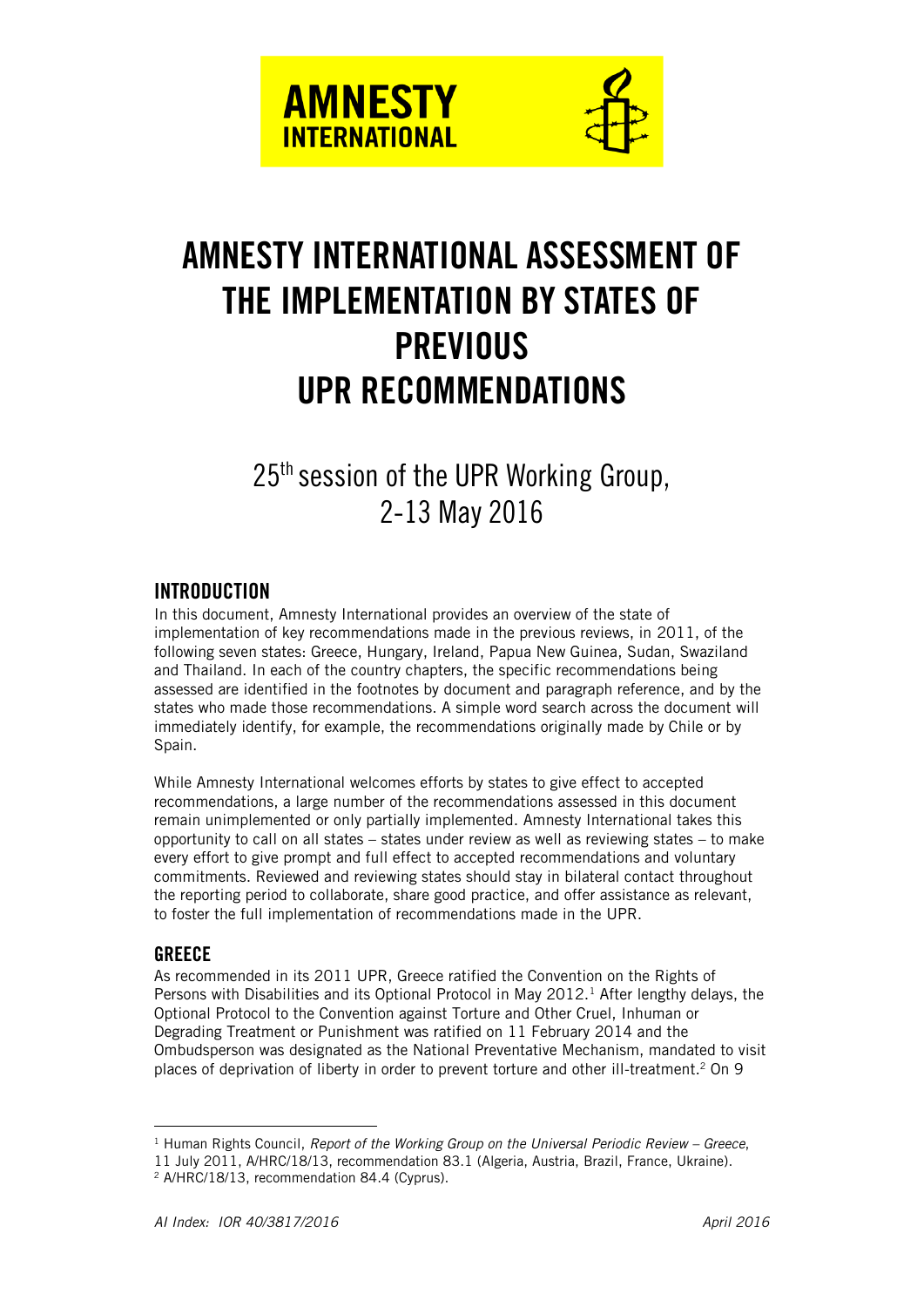July 2015, Greece also ratified the International Convention for the Protection of All Persons from Enforced Disappearance.<sup>3</sup>

However, Greece has failed to implement many other recommendations made in the last review, including to establish an independent and effective police complaints mechanism,<sup>4</sup> to respect the principle of *non-refoulement*; <sup>5</sup> and to ensure that detention conditions for irregular migrants conform to EU standards.<sup>6</sup>

#### **HUNGARY**

During its first UPR in 2011, Hungary accepted recommendations to improve the living conditions of asylum-seekers and to step up efforts to improve the treatment of asylumseekers and refugees.<sup>7</sup>

Regrettably, Hungary rejected a recommendation to establish adequate mechanisms to identify potential asylum-seekers during border procedures.<sup>8</sup> The government argued that such a mechanism was already in place and that national law prohibits escorting a failed asylum-seeker "back at the border and [their] return… to a country which cannot be considered as a safe country of origin or a safe third country (in accordance with the principle of *non-refoulement*)".<sup>9</sup> The government further stated that it "is constantly striving to ameliorate the living conditions of asylum seekers and refugees… [and that] the Ministry of Interior supports projects aimed at improving the living conditions of both persons granted international protection and asylum-seekers using the sources of the European Refugee Fund to complement national actions."<sup>10</sup>

Amnesty International is concerned, however, that measures adopted by Hungary in August and September 2015 in response to the sharp increase of the numbers of refugees and migrants entering the country may lead to a breach of these commitments and its international obligations to protect the rights of refugees and migrants.

#### **IRELAND**

Amnesty International welcomes the constitutional referendum in May 2015 and the subsequent adoption of legislation in October 2015 providing for marriage equality for same sex couples, as was recommended to Ireland in its 2011 review. $^{11}$ 

However, Amnesty International is disappointed at the lack of progress in implementing several other recommendations. For instance, Ireland committed to ensuring that its mental health law complies with the UN Convention on the Rights of Persons with Disabilities.<sup>12</sup> Unfortunately, despite recommendations for reform by a government-

 $\overline{a}$ <sup>3</sup> A/HRC/18/13, recommendation 83.8 (France), 84.8 (Slovakia) and 84.1 (Ukraine).

<sup>4</sup> A/HRC/18/13, recommendation 83.46 (United Kingdom).

<sup>5</sup> A/HRC/18/13, recommendation 83.72 (Canada).

<sup>6</sup> A/HRC/18/13, recommendation 83.69 (Canada).

<sup>&</sup>lt;sup>7</sup> Human Rights Council, *Report of the Working Group on the Universal Periodic Review – Hungary,* A/HRC/18/17, 11 July 2011, recommendation 94.112 (Islamic Republic of Iran), and 94.113 (Belarus).

<sup>8</sup> A/HRC/18/17, recommendation 95.27 (Brazil).

<sup>9</sup> A/HRC/18/17/Add.1, pp. 6-7.

<sup>10</sup> A/HRC/18/17/Add.1, p. 7.

<sup>&</sup>lt;sup>11</sup> A/HRC/19/9, recommendation 107.44 (Spain) and A/HRC/19/9/Add.1, paragraph 107.44.

<sup>&</sup>lt;sup>12</sup> A/HRC/19/9, recommendation 107.16 (Spain) and A/HRC/19/9/Add.1, paragraph 107.16.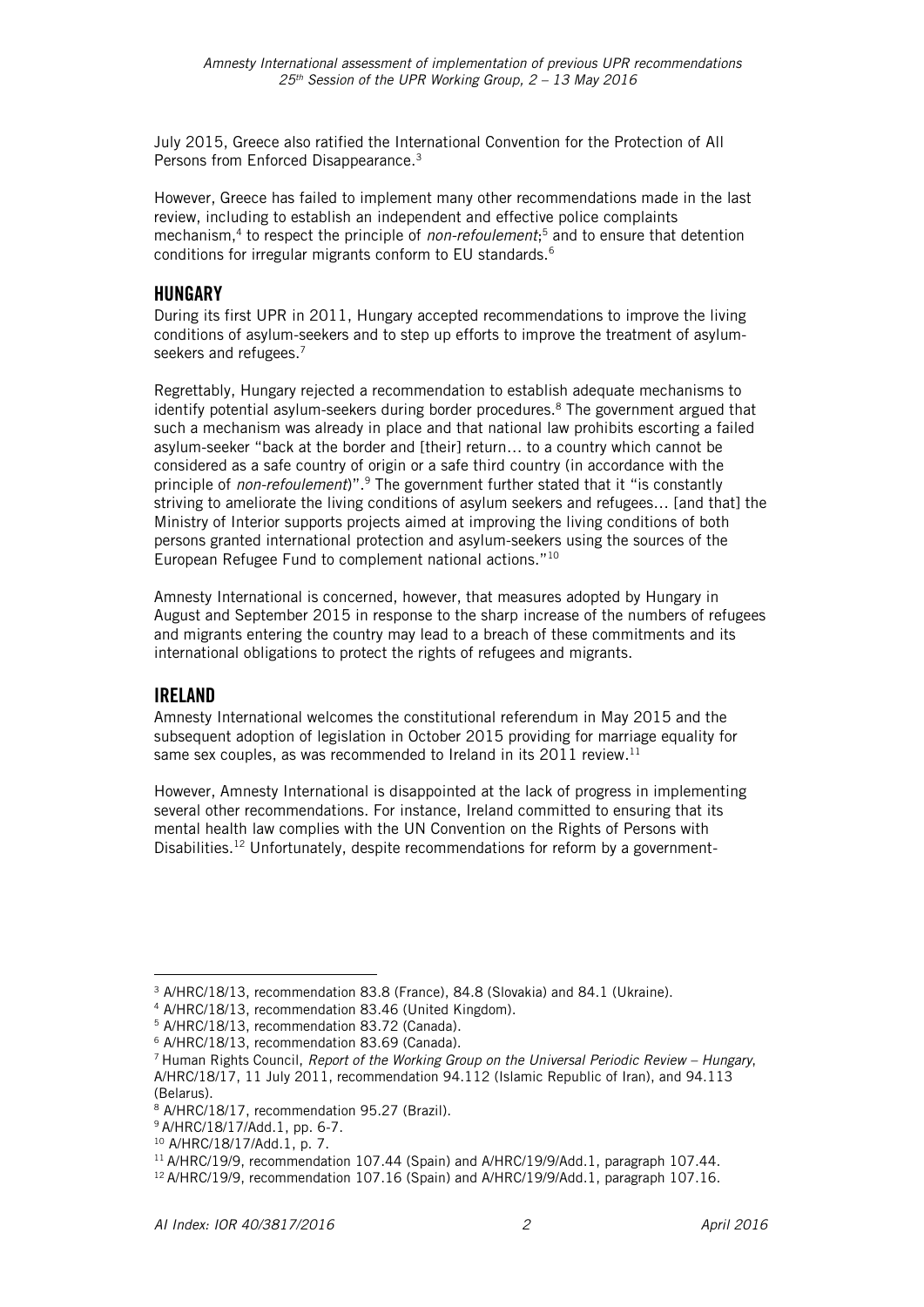appointed expert group charged with reviewing the Mental Health Act 2001, <sup>13</sup> no legislative amendments have been tabled or enacted. <sup>14</sup>

Since its first review, Ireland has ratified the Third Optional Protocol to the Convention on the Rights of the Child, in line with recommendations it received in 2011. <sup>15</sup> It has also signed the Optional Protocol to the International Covenant on Economic, Social and Cultural Rights; $16$  however, it has yet to ratify it.

It is regrettable that Ireland has not enacted the legislation necessary to ratify the International Convention for the Protection of All Persons from Enforced Disappearance, despite having signed it in 2007.<sup>17</sup> It has also yet to ratify the UN Convention on the Rights of Persons with Disabilities. Ratification of both Conventions was among Ireland's pledges when seeking election to the UN Human Rights Council in 2012.<sup>18</sup>

Given the prevalence of violence against women and girls in Ireland,  $19$  it is welcome that Ireland has implemented its 2011 commitment to sign the Council of Europe Convention on Preventing and Combating Violence against Women and Domestic Violence.<sup>20</sup> However, Amnesty International understands that the government considers additional legislation necessary to ratify this Convention, and is concerned at the length of time this is taking.

Ireland has not established a national preventive mechanism as required under the Optional Protocol to the Convention against Torture and Other Cruel, Inhuman or Degrading Treatment or Punishment despite having accepted recommendations to do so.<sup>21</sup>

 $\overline{a}$  $13$  The Act primarily governs the circumstances in which a person may be involuntarily admitted to, detained and treated in an inpatient mental health facility.

 $14$  Report of the expert group on the review of the Mental Health Act 2001 and government press release available at http://health.gov.ie/blog/publications/report-of-the-expert-group-review-of-themental-health-act-2001.

<sup>&</sup>lt;sup>15</sup> During its first review, Ireland accepted a recommendation to ratify the Optional Protocol to the Convention on the Rights of Child on the sale of children, child prostitution and child pornography. See A/HRC/19/9, recommendation 106.6 (Chile, Ecuador, Portugal, Slovenia, Turkey, France). Ireland has yet to ratify this Optional Protocol. However, in the meantime Ireland has ratified the Optional Protocol to the Convention on the Rights of the Child on a communications procedure, allowing for individual complaints, in September 2014.

<sup>16</sup> A/HRC/19/9, recommendation 107.4 (Ecuador). A/HRC/19/9/Add.1, paragraph 107.4 <sup>17</sup> A/HRC/19/9, recommendations 106.4 (Iraq, Indonesia, Argentina, Ecuador, Spain, France) and 106.5 (Costa Rica).

<sup>&</sup>lt;sup>18</sup> Annex to letter dated 13 April 2012 from the Permanent Representative of Ireland to the United Nations addressed to the President of the General Assembly, A/67/80.

<sup>&</sup>lt;sup>19</sup> In 2014, a Europe-wide survey on violence against women found that that 26% of women in Ireland have experienced physical and/or sexual violence by a partner or non-partner since the age of 15; 31% have experienced some form of psychological violence by a partner, and 15% have experienced physical or sexual violence by a partner; 5% had experienced sexual violence by a nonpartner since the age of 15, and 6% had experienced sexual violence by an intimate partner since the age of 15. (European Union Agency for Fundamental Rights, Survey data explorer: Violence against women survey, Ireland, available at http://fra.europa.eu/DVS/DVT/vaw.php; Violence against women: an EU-wide survey, Main results report, March 2014, available at

http://fra.europa.eu/en/publication/2014/vawsurvey-main-results.) These statistics are considered underestimates, as only a minority of those who experience gender-based violence will report this fact to any authority. For instance, Rape Crisis Network Ireland's 2013 statistics reveal that 64% of those who experienced sexual violence did not report the incident(s) to a formal authority or the police. (*RCNI National Rape Crisis Statistics 2013*, (November 2014) p. 21, available at [www.rcni.ie/wp-content/uploads/RCNI-National-Statistics-2013.pdf.](http://www.rcni.ie/wp-content/uploads/RCNI-National-Statistics-2013.pdf)) See also

http://www.safeireland.ie/2014/violence-against-women-every-day-every-where/. <sup>20</sup> A/HRC/19/9/Add.1 paragraph 48, referring to recommendation 107.37 (Austria).

<sup>&</sup>lt;sup>21</sup> A/HRC/19/9, recommendations 106.2. (Estonia, Brazil, Chile, France, Greece, Slovenia, United Kingdom, Switzerland) and 106.3. (Peru).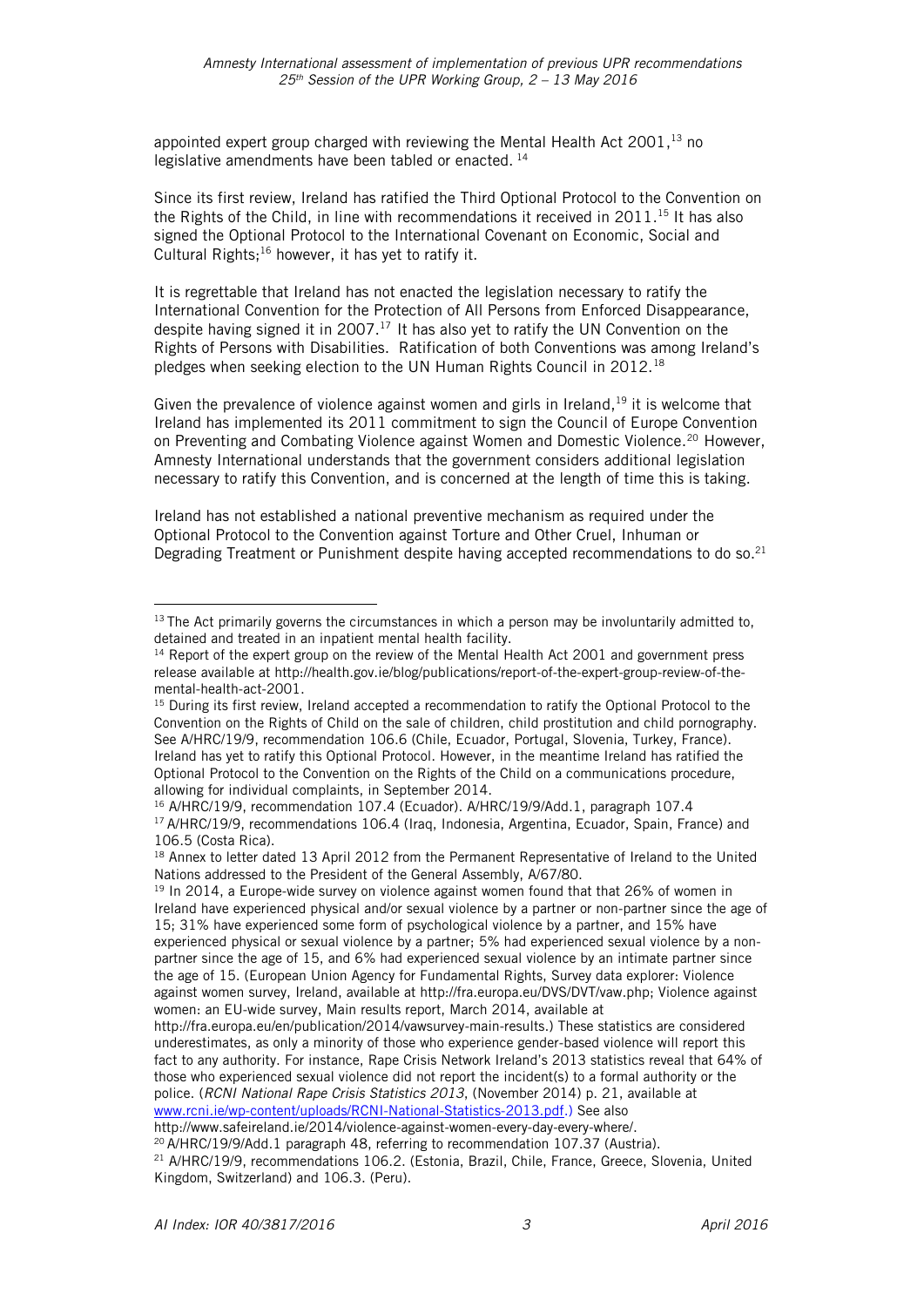In 2011, Ireland accepted a recommendation to protect economic, social and cultural rights, but did not fully accept a second recommendation to incorporate into law the rights to health and housing.<sup>22</sup> Amnesty International welcomes the recommendation by the Constitutional Convention in February 2014 that the constitutional protection of economic, social and cultural rights be strengthened and that these rights be made enforceable before the courts.<sup>23</sup> Disappointingly, the government has not yet responded to this recommendation, despite undertaking to do so within a four months period.<sup>24</sup>

Having rejected the recommendation made to it during its 2011 review that it enact legislation to respond to the 2010 decision by the European Court of Human Rights in *A, B and C v. Ireland*,<sup>25</sup> Ireland passed the Protection of Life during Pregnancy Act in 2013. However, both the Act and its accompanying guidelines, published in September 2014, retain the same narrow wording of the life exception – "real and substantial risk" - and therefore do little to address the problems faced by medical professionals to adequately protect the rights of pregnant women and girls.<sup>26</sup>

## **PAPUA NEW GUINEA**

 $\overline{a}$ 

During its first UPR in May 2011, Papua New Guinea (PNG) accepted recommendations to reinforce the legal framework for the prevention of violence against women, $27$  including running a national awareness campaign,<sup>28</sup> creating safe places for victims of gender-based violence,<sup>29</sup> and ensuring comprehensive investigation and prosecution in cases of domestic violence and sorcery-related violence.<sup>30</sup> PNG also accepted recommendations to adopt a national gender policy<sup>31</sup> and to establish a national human rights institution.<sup>32</sup>

In line with recommendations accepted during the 2011 review, the Special Rapporteur on violence against women visited PNG in  $2012.^{33}$  However, information available to Amnesty International, including its own research, indicate that violence against women in

https://www.constitution.ie/Documents/Terms\_of\_Reference.pdf

 $22$  A/HRC/19/9, recommendation 107.4 (Ecuador) and A/HRC/19/9/Add.1 paragraphs 6 and 8. <sup>23</sup> [https://www.constitution.ie/AttachmentDownload.ashx?mid=adc4c56a-a09c-e311-a7ce-](https://www.constitution.ie/AttachmentDownload.ashx?mid=adc4c56a-a09c-e311-a7ce-005056a32ee4)[005056a32ee4.](https://www.constitution.ie/AttachmentDownload.ashx?mid=adc4c56a-a09c-e311-a7ce-005056a32ee4) The Constitutional Convention is a panel consisting of 33 members of parliament, 66 citizens and an independent Chair established by the Government in 2012 to independently review certain aspects of the Constitution. Having considered the items set by the Government for it to review, the Convention had one final agenda item it itself could choose to consider at its final session in February 2014; it chose to consider constitutional economic, social and cultural rights. <sup>24</sup> In the terms of reference it set for the Constitutional Convention and as adopted by the Oireachtas (parliament), the government said it would "provide in the Oireachtas a response to each recommendation of the Convention within four months and, if accepting the recommendation, will indicate the timeframe it envisages for the holding of any related referendum".

<sup>&</sup>lt;sup>25</sup> A/HRC/19/9, recommendation 108.5 (United Kingdom). Ireland stated that it rejected this recommendation on the basis that it had not yet been determined that the A, B and C judgement required legislation.

<sup>26</sup> Amnesty International*, Ireland: Submission to the UN Committee on Economic, Social and Cultural Rights: Pre-sessional Working Group, 1-5 December 2014 (*Index: EUR 29/003/2014). <sup>27</sup> Human Rights Council, *Report of the Working Group on the Universal Periodic Review – Papua New Guinea*, 11 July 2011, A/HRC/18/18, recommendations 78.17 (Argentina), 78.18 (Canada), 78.19 (Norway), 78.20 (Republic of Korea).

<sup>28</sup> A/HRC/18/18, recommendation 78.35 (United States).

<sup>29</sup> A/HRC/18/18, recommendation 78.36 (New Zealand).

<sup>30</sup> A/HRC/18/18, recommendation 78.22 (Poland).

<sup>31</sup> A/HRC/18/18, recommendation 78.48 (Switzerland).

<sup>32</sup> A/HRC/18/18, recommendation 78.23 (Samoa), 78.24 (Thailand), 78.25 (Canada), 78.26

<sup>(</sup>Morocco), 78.27 (Costa Rica), 78.28 (Maldives), 78.29 (Poland), 78.30 (Argentina), 78.31

<sup>(</sup>Norway), 78.32 (South Africa), 78.33 (France), 78.34 (New Zealand).

<sup>33</sup> A/HRC/18/18, recommendations 78.44 (Slovenia), 78.45 (Norway), and 78.46 (Canada); Human Rights Council, *Report of the Special Rapporteur on violence against women, its causes and consequences, Addendum – Mission to Papua New Guinea*, 18 March 2013, A/HRC/23/49/Add.2.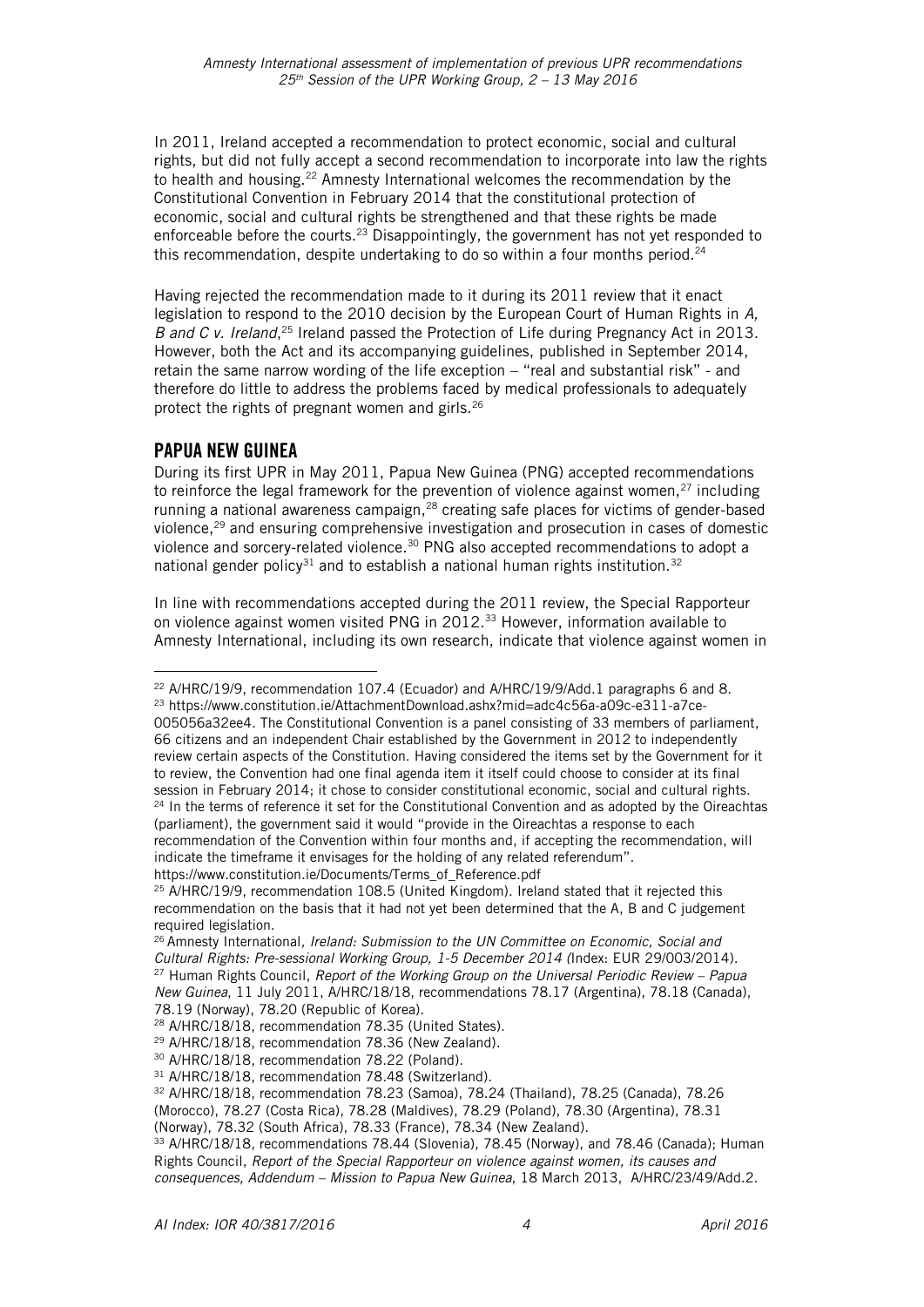the home and in the community remains pervasive. Moreover, women continue to be attacked and sometimes killed following accusations of sorcery.

PNG also accepted recommendations to end human rights violations by police officers, 34 to ensure their accountability for respecting human rights,<sup>35</sup> and to carry out effective and independent investigations and prosecutions of alleged excessive use of force by the security forces.<sup>36</sup> However, reports have persisted in recent years of unnecessary or excessive use of force by police and military. The authorities rarely carry out independent investigations into these violations and accountability mechanisms are weak.

## **SUDAN**

 $\overline{a}$ 

Among the recommendations made to Sudan during its review in 2011, it agreed to sign and ratify the International Convention for the Protection of All Persons from Enforced Disappearance,<sup>37</sup> the Convention against Torture and Other Cruel, Inhuman or Degrading Treatment or Punishment,<sup>38</sup> the Convention on the Elimination of All Forms of Discrimination against Women and its Optional Protocol,<sup>39</sup> and the Protocol to the African Charter on Human and Peoples' Rights on the Rights of Women in Africa.<sup>40</sup> Sudan also committed to reforming the Press and Printed Press Materials Act and the Voluntary and Humanitarian Work Act,<sup>41</sup> and voluntarily pledged that "the recommendations which we accept  $(...)$  will enjoy our commitment in terms of implementation".  $42$ 

Sudan also agreed to respect the rights to freedom of expression, association and assembly and to allow human rights defenders, political dissidents and journalists to express their views freely, in line with international human rights law. Amnesty International regrets Sudan's failure to implement many of these recommendations – rather it continues to suppress freedom of expression, association and assembly, and to arbitrarily arrest political opponents. Newspapers continue to face closure and censorship, and journalists are harassed and in some cases arrested, where they are at risk of torture or other ill-treatment.<sup>43</sup>

During the 2011 UPR, Sudan received 13 recommendations in relation to the conflict in Darfur as well as five recommendations urgent it to maintain peace in accordance with the Comprehensive Peace Agreement".<sup>44</sup> Only weeks later, the conflict erupted in Abyei area

<sup>34</sup> A/HRC/18/18, recommendation 78.50 (Republic of Korea).

<sup>35</sup> A/HRC/18/18, recommendation 78.56 (Slovenia).

<sup>36</sup> A/HRC/18/18, recommendation 78.57 (Slovakia).

<sup>&</sup>lt;sup>37</sup> Human Rights Council, Report of the Working Group on the Universal Periodic Review – Sudan, 11 July 2011, A/HRC/18/16, recommendations 83.6 (Spain), 83.7 (Ecuador), 84.21 (France).

<sup>38</sup> A/HRC/18/16, recommendations 83.5 (Brazil), 83.6 (Spain), 83.7 (Ecuador), 83.14 (Australia), 84.21 (France).

<sup>39</sup> A/HRC/18/16, recommendations 83.5 (Brazil), 83.6 (Spain), 83.7 (Ecuador), 83.8 (Malaysia), 83.9 (Norway, Belgium), 83.11 (Finland), 83.12 (Republic of Korea), 83.13 (Uruguay), 83.14 (Australia).

<sup>40</sup> A/HRC/18/16, recommendation 84.17 (Austria).

<sup>41</sup> Human Rights Council, 14th meeting on 10 May 2011. *Report of the Working Group on the Universal Periodic Review*, (A/HRC/18/16).

<sup>42</sup> Human Rights Council, Report of the Working Group on the Universal Periodic Review, Sudan, Addendum, 16 September 2011, A/HRC/18/16/Add.1, paragraph 10.

<sup>43</sup> Amnesty International: Sudan – Entrenched repression: Freedom of Expression and Association under Unprecedented Attack (Index: AFR 54/1364/2015).

<sup>44</sup> A/HRC/18/16, recommendations 83.53 (United Kingdom), 83.54 (Zimbabwe), 83.55

<sup>(</sup>Democratic People's Republic of Korea), 83.57 (Canada), 83.58 (Spain), 83.59 (Uruguay), 83.60 (Mauritania), 83.61 (Qatar), 83.72 (Italy), 83.118 (Syria), 83.125 (Austria), 83.126 (Norway), 83.157 (Kuwait), 83.51 (Kuwait), 84.6 (Somalia), 84.7 (Somalia), 83.19 (Singapore), and 84.1 (Djibouti).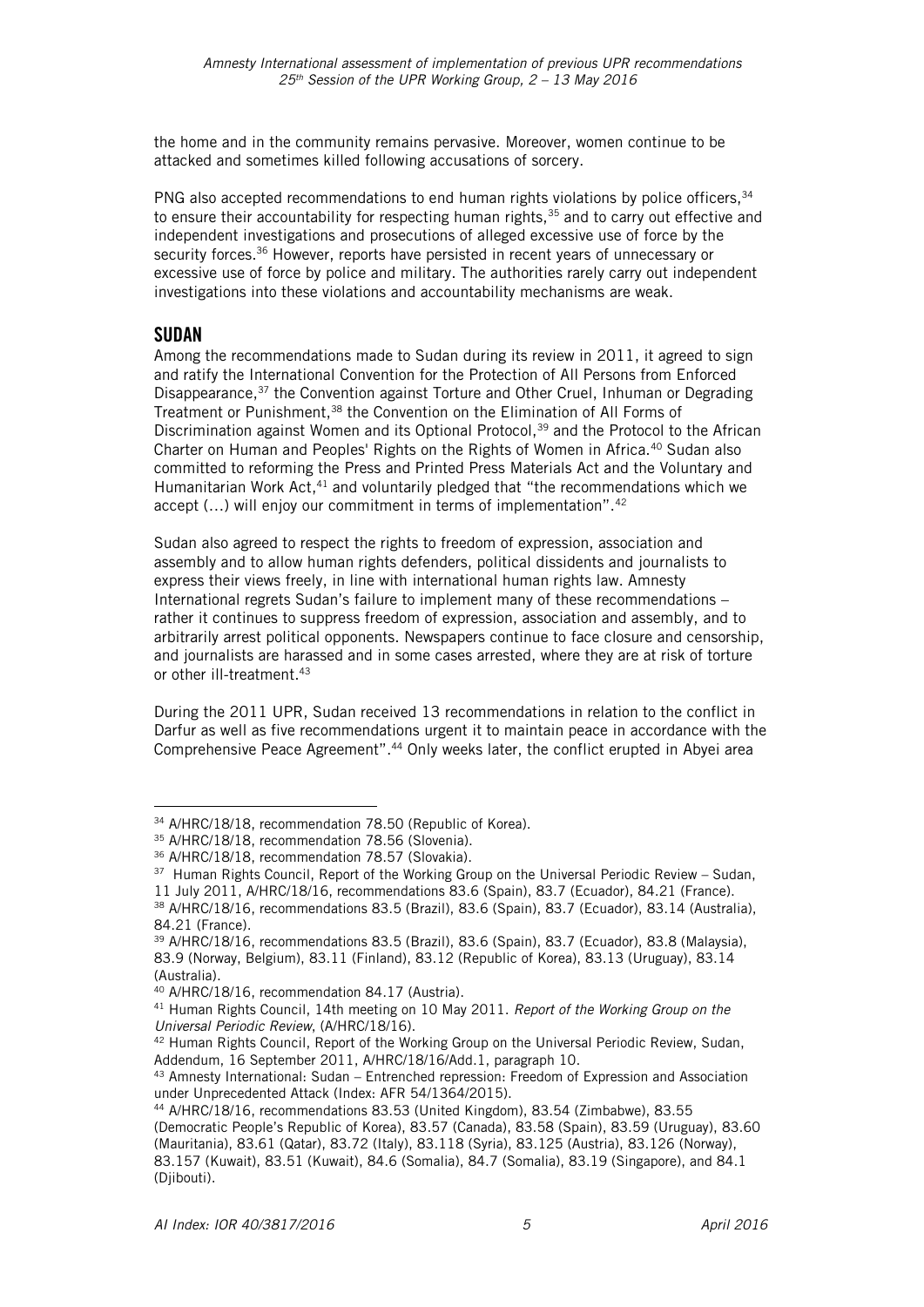on 20 May, on 6 June 2011 in South Kordofan, and after four months, on 2 September, in Blue Nile.

## **SWAZILAND**

Swaziland accepted recommendations to ensure unhindered enjoyment of the right to freedom of expression, and to take immediate steps to repeal laws which criminalize or restrict freedom of expression and freedom of the media, in particular the Sedition and Subversive Activities Act (1938) and the Proscribed Publications Act (1968).<sup>45</sup> Swaziland also agreed to create an enabling environment where civil society members are free to fully exercise fully their rights to freedom of peaceful assembly and association, in accordance with the principles of democracy and in line with international obligations under the International Covenant on Civil and Political Rights, including revoking the royal decree of 1973.<sup>46</sup> Swaziland further agreed to repeal or urgently amend the Suppression of Terrorism Act of 2008 and other pieces of security legislation to bring them in line with international human rights standards.<sup>47</sup> In addition, Swaziland agreed to take concrete and immediate measures to guarantee the independence and impartiality of the judiciary.<sup>48</sup>

Despite these positive commitments, Amnesty International is concerned that no steps have been taken to implement any of these recommendations. Restrictive laws remain in place, with no steps taken to amend or repeal them. The crisis in the rule of law and judicial independence has only deepened. The rights to freedom of expression, association and assembly continue to be violated. Repressive legislation continues to be used to suppress dissent and there has been an upsurge in politically motivated trials. Unfair trials have resulted in people being imprisoned for reasons of opinion and conscience.

Swaziland is yet to put in place measures to safeguard the independence of the judiciary in line with the UN Basic Principles on the Independence of the Judiciary, as it accepted to do in the previous review.<sup>49</sup> It has also failed to implement recommendations from the previous review to remove all restrictions, in law and practice, which prevent the full enjoyment of the right to freedom of association, including associating for purposes of contesting political power, as guaranteed under the International Covenant on Civil and Political Rights and other international standards. 50

The government has not met previous commitments to repeal or amend the Suppression of Terrorism Act of 2008 and other pieces of security legislation to bring them in line with international human rights standards. 51

#### **THAILAND**

 $\overline{a}$ 

Since the UPR of Thailand in 2011, there has been only limited progress on recommendations accepted by the government on freedom of expression, prosecution of

<sup>45</sup> A/HRC/19/6, recommendations 77.50 [Slovakia] and 77.54 [Norway].

<sup>46</sup> A/HRC/19/6, recommendations 77.49 [Hungary] and 77.53 [Norway].

<sup>47</sup> A/HRC/19/6, recommendation 77.57 [Sweden].

<sup>48</sup> A/HRC/19/6, recommendation 76.36 [Canada].

<sup>49</sup> A/HRC/19/6, recommendation 76.36 (Canada).

<sup>50</sup> A/HRC/19/6, recommendations 77.49 (Hungary).

<sup>51</sup> A/HRC/19/6, recommendations 77.54 (Norway), 77.57 (Sweden).